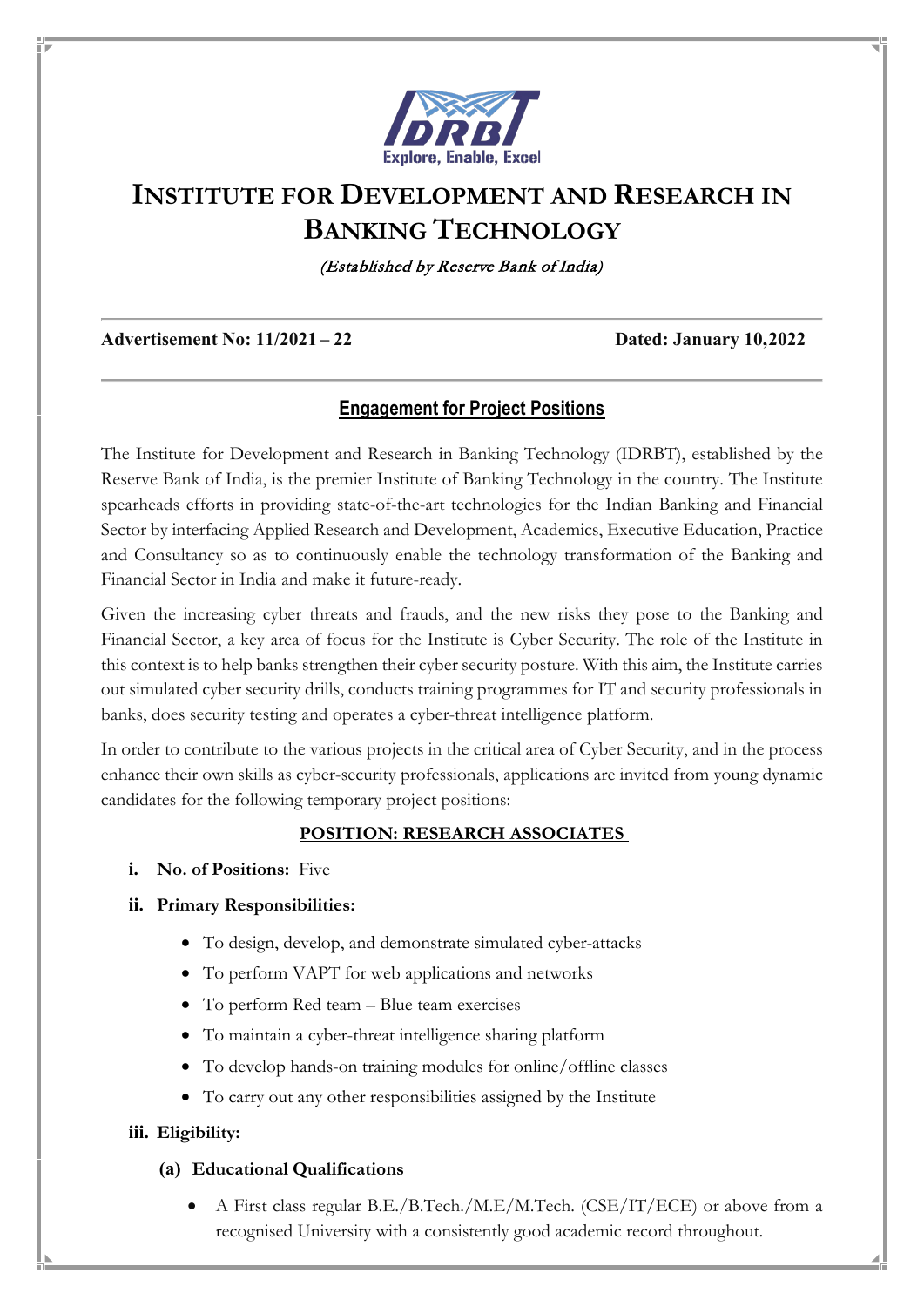#### **(b) Desired Skills**

- Hands-on Experience / Certifications in Cyber Security/Information Security/Ethical Hacking/VAPT.
- Good Understanding of basic cyber security tools.

# **(c) Experience**

• Some experience in related areas or highly motivated youngsters who have a flair for delving into cyber security.

## **(d) Reservation:**

While one position is reserved for OBC (Non-Creamy Layer) candidate, four positions are open for General candidates.

- **iv. Term:** One year. Extendable based on project requirements and performance of the candidate for a further period not exceeding two years.
- **v. Compensation:** All-inclusive consolidated compensation of Rupees Twenty Four Thousand Five Hundred per month.

## **Rules and Regulations for all these positions**

- 1. All the above positions are purely temporary and on a contract basis under the project mode.
- 2. There is no scope whatsoever for further continuation, extension of term, absorption, regularisation, permanency, in the Institute under any circumstances
- 3. The completion of the period of contract / project will not confer any right whatsoever for further continuation, extension of term, regularization, absorption at the Institute.
- 4. All educational qualifications must have been necessarily obtained by pursuing the courses on a full-time regular basis from recognised universities/institutions. If grades are awarded instead of marks, candidates should clearly indicate their numerical equivalent.
- 5. Relevant experience gained after the qualifying degree will only be taken into consideration.
- 6. Candidates should satisfy themselves about their eligibility for the position being applied for. Mere fulfilment of eligibility does not guarantee shortlisting for Selection Process.
- 7. Candidates should apply in the format provided on the Institute's website.
- 8. Incomplete applications / not in the prescribed format / without all the required documents, will be rejected and no correspondence will be entertained by the Institute.
- 9. Candidates for these positions should enclose attested scanned copies of their Mark sheets and Certificates right from Matriculation onwards.
- 10. The candidature will be considered on the strength of the information declared in the Application. If at any stage, it is found that any information furnished is false / incorrect, the candidate has clandestine antecedents/background or if according to the Institute, the candidate does not satisfy the eligibility criteria, her/his candidature / appointment is liable to be cancelled / terminated at any point in time including after appointment, in addition to any disciplinary action as may be necessary.